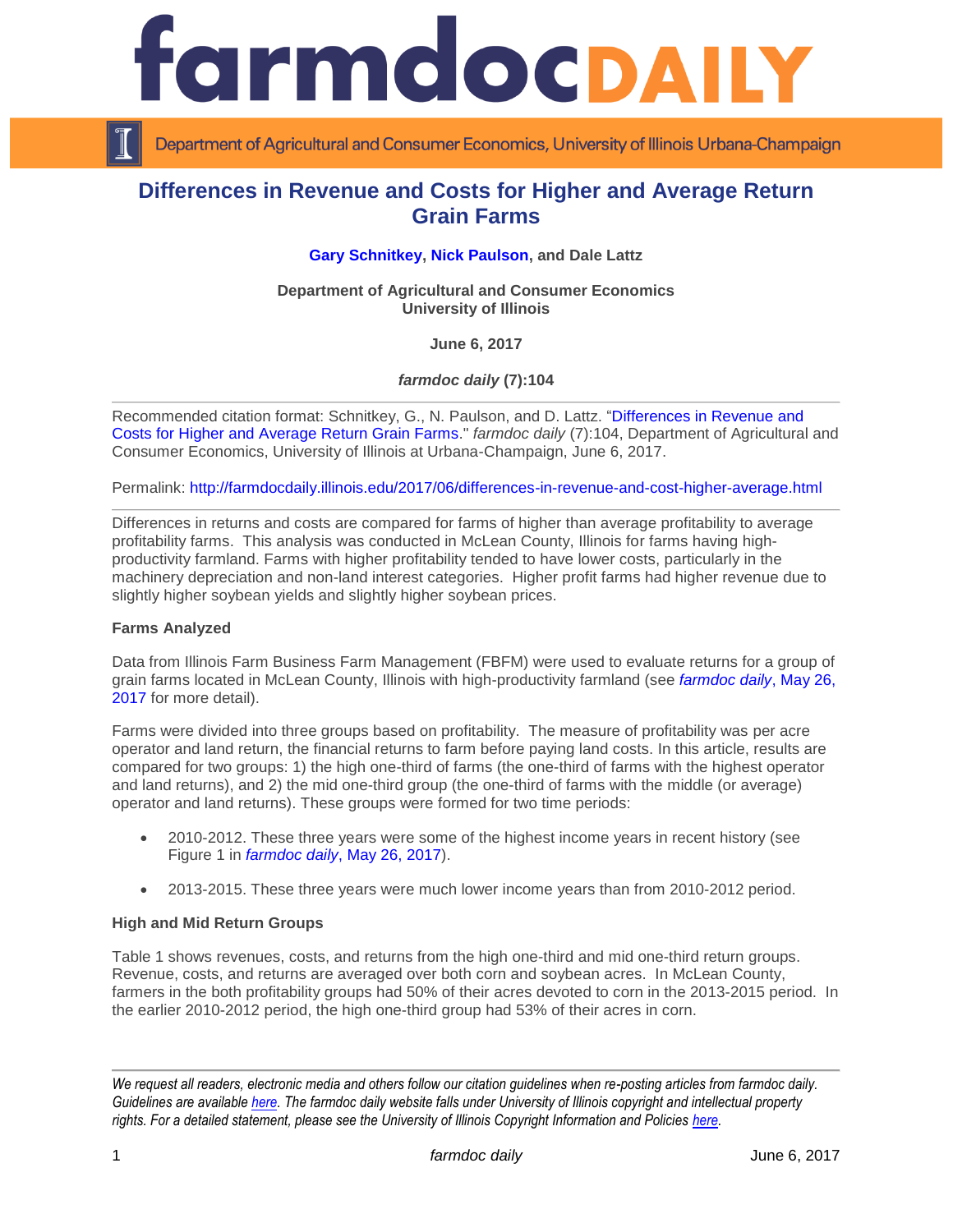| McLean County Grain Farms, 2010-2012 and 2013-2015 |                        |                |                |                        |         |                |
|----------------------------------------------------|------------------------|----------------|----------------|------------------------|---------|----------------|
|                                                    | 2010-2012 <sup>1</sup> |                |                | 2013-2015 <sup>1</sup> |         |                |
|                                                    | High $1/3$             | Mid 1/3        | Diff           | High $1/3$             | Mid 1/3 | Diff           |
| Percent corn                                       | 53%                    | 50%            |                | 50%                    | 50%     |                |
| Percent soybeans                                   | 46%                    | 49%            |                | 49%                    | 49%     |                |
| Corn price -- new                                  | \$5.93                 | \$5.69         |                | \$3.95                 | \$4.05  |                |
| Corn price -- old                                  | \$5.22                 | \$5.06         |                | \$5.03                 | \$5.02  |                |
| Soybean Price -- new                               | \$13.13                | \$12.05        |                | \$11.27                | \$10.96 |                |
| Soybean price -- old                               | \$12.30                | \$11.63        |                | \$13.40                | \$12.89 |                |
| Corn yield                                         | 165                    | 168            |                | 209                    | 209     |                |
| Soybean yield                                      | 60                     | 58             |                | 64                     | 63      |                |
| <b>Gross crop revenue</b>                          | \$997                  | \$947          | \$50           | \$823                  | \$792   | \$31           |
| Fertilizer                                         | 105                    | 107            | $-2$           | 116                    | 118     | $-2$           |
| Pesticide                                          | 37                     | 33             | 4              | 51                     | 49      | 2              |
| Seed                                               | 79                     | 80             | $-1$           | 95                     | 94      | 1              |
| Drying                                             | 12                     | 13             | $-1$           | 16                     | 17      | $-1$           |
| Storage                                            | $\overline{7}$         | 11             | $-4$           | 10                     | 14      | $-4$           |
| <b>Total direct costs</b>                          | \$240                  | \$244          | -\$4           | \$288                  | \$292   | -\$4           |
| Machine hire/lease                                 | 12                     | 13             | $-1$           | 6                      | 4       | $\overline{2}$ |
| <b>Utilities</b>                                   | $\overline{7}$         | 11             | $-4$           | $\overline{4}$         | 6       | $-2$           |
| Machine repair                                     | 6                      | $\overline{7}$ | $-1$           | 24                     | 23      | 1              |
| Fuel and oil                                       | 5                      | 5              | 0              | 22                     | 22      | 0              |
| Light vehicle                                      | 21                     | 20             | 1              | $\mathbf{1}$           | 2       | $-1$           |
| Mach. depreciation                                 | 21                     | 22             | $-1$           | 57                     | 75      | $-18$          |
| <b>Total power costs</b>                           | 72                     | 78             | -6             | 114                    | 132     | $-18$          |
| <b>Hired labor</b>                                 | 9                      | 11             | -2             | 8                      | 12      | -4             |
| Building repair and rent                           | 5                      | 3              | $\overline{c}$ | 3                      | 6       | $-3$           |
| <b>Building depreciation</b>                       | 6                      | 3              | 3              | $\overline{7}$         | 9       | $-2$           |
| Insurance                                          | 26                     | 23             | 3              | 26                     | 27      | $-1$           |
| Misc.                                              | 6                      | 5              | $\mathbf{1}$   | $\overline{7}$         | 8       | -1             |
| Interest non-land                                  | 10                     | 18             | -8             | 19                     | 31      | $-12$          |
| <b>Total overhead costs</b>                        | 62                     | 63             | $-1$           | 70                     | 93      | $-23$          |
| <b>Total non-land costs</b>                        | 374                    | 385            | $-11$          | 472                    | 517     | $-45$          |
| Operator and land returr                           | \$623                  | \$562          | \$61           | \$351                  | \$275   | \$76           |

# **Table 1. Revenue, Costs, and Returns for High and Average Profit Groups for McLean County Grain Farms, 2010-2012 and 2013-2015**

<sup>1</sup> Profit groups were formed based on operator and land returns. The high one-third group had the highest one-third in terms of returns and the mid 1/3 the middle third in returns.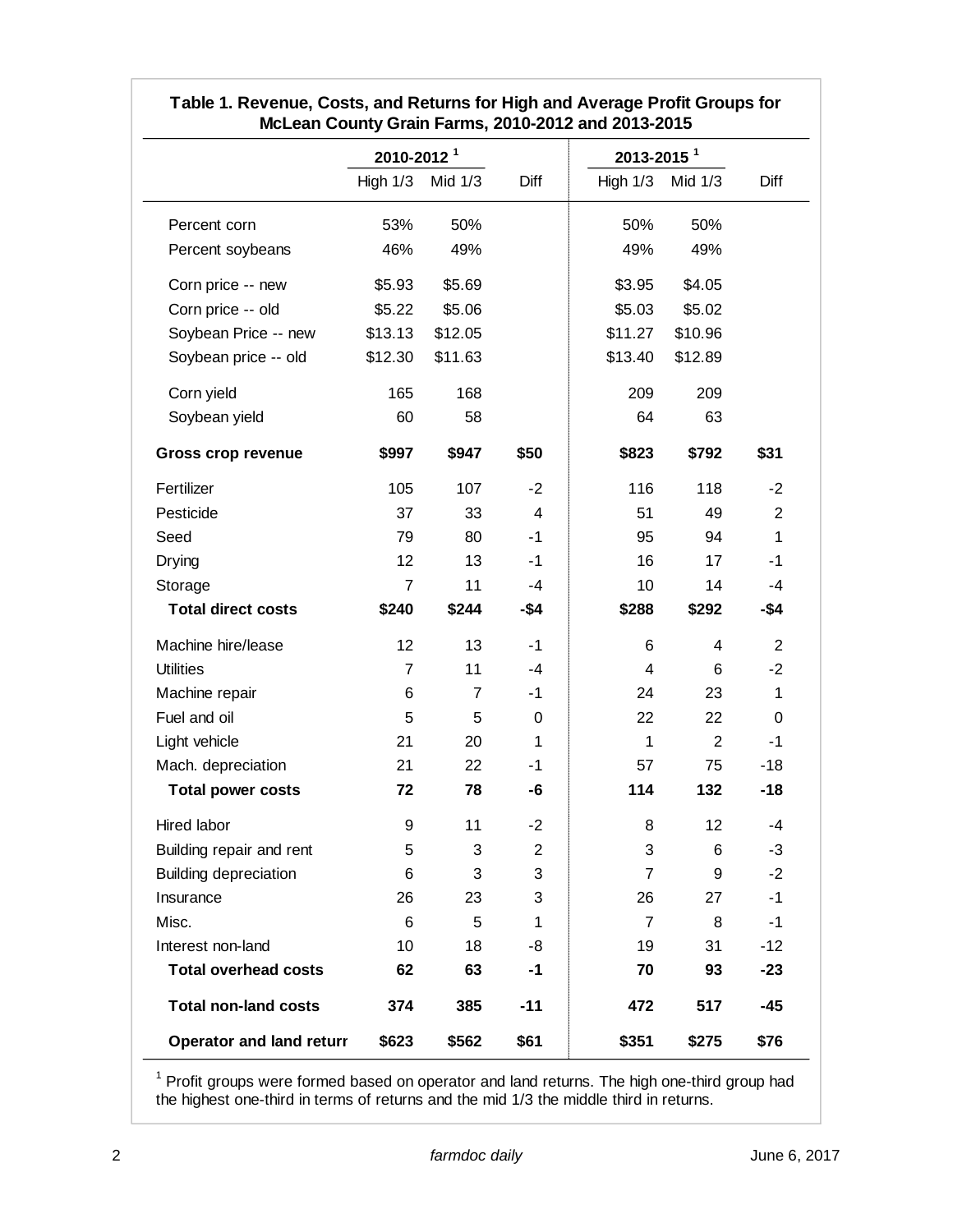Gross crop revenue includes crop revenue, crop insurance payments, and government payments. In both periods, the high one-third farms had higher gross revenue. For the 2010-2012 period, gross revenue was \$50 per acre higher for the high one-third group compared to the mid one-third group. In 2013-2015, the high one-third group had \$31 per acre more in gross revenue. Differences between the groups tended to be associated with two items:

- Higher soybean prices. FBFM divides prices into old crop (produced in the previous year) and new crop (produced in the current year). For soybeans, the high one-third group had a higher average soybean prices for old and new crop than the mid one-third group.
- Higher soybean yields. The high one-third farms had higher average soybean yields. The high one-third farms averaged 60 bushels per acre compared to 58 bushels per acre for the low onethird group. For the 2013-2015 period, the high one-third group had a 64 bushel per acre soybean yield compared to a 63 bushel per acre yield for the mid one-third group.

Note that the high one-third group had a lower average corn yield in the 2010-2012 period. The high onethird group averaged 165 bushels per acre compare to 168 bushels per acre for the mid one-third group. The lower yield resulted from the 2012 drought year. Taking out the drought year results in the two groups having roughly the same corn yield. In 2012, lower yields were countered by higher crop insurance payments.

Non-land costs were lower for the high one-third group in both time periods. The high one-third group had \$11 per acre lower costs in 2010-2012 period and \$45 per acre lower costs in the 2013-2015 period. The non-land costs difference became larger for the later 2013-2015 period. The later time period had higher non-land costs, likely leading to the larger cost differences between return groups.

The two costs with the largest differences between the two groups are:

- 1. Machinery depreciation The high one-third group had \$1 per acre in lower costs than did the mid one-third group during the 2010-2012 period. This cost difference increased to 18 per acre in the 2013-2015 period.
- 2. Interest non-land The high one-third group had an \$8 per acre lower cost in the 2010-2012 period. This difference increased to \$12 per acre in the 2013-2015 period.

Both these items are related to machinery investments as non-land interest would increase with debtfinanced machinery purchases. Over half of the non-land cost differences were associated with machinery depreciation and non-land interest.

Other costs categories where noticeable differences existed include:

- Storage. The high one-third group had \$4 per acre lower storage costs than the mid one-third group in both the 2010-2012 and 2013-2015 periods. Storage costs relate to charges at commercial elevators (Costs related to on-farm storage would be in other categories). Difference in costs suggest less commercial storage by the high one-third group.
- Hired labor. The high one-third group had \$2 and \$4 per acre lower hired labor cost than the mid one-third group during the 2010-2012 and 2013-2015 periods, respectively. Farm sizes were 200 acres more for the high one-third group, so these differences in costs are not related to farm size.

## **Summary**

Differences in returns existed over time. For this set of farms, factors causing those differences include higher revenues related to slightly higher soybean yields and prices. Costs were lower for the high onethird farms. Much of the cost difference was related to machinery related items.

## **Acknowledgements**

The Illinois Soybean Association provided funding and support for a profitability study that has resulted in this article. More information on the Illinois Soybean Association can be found at [https://www.ilsoy.org.](https://www.ilsoy.org/)